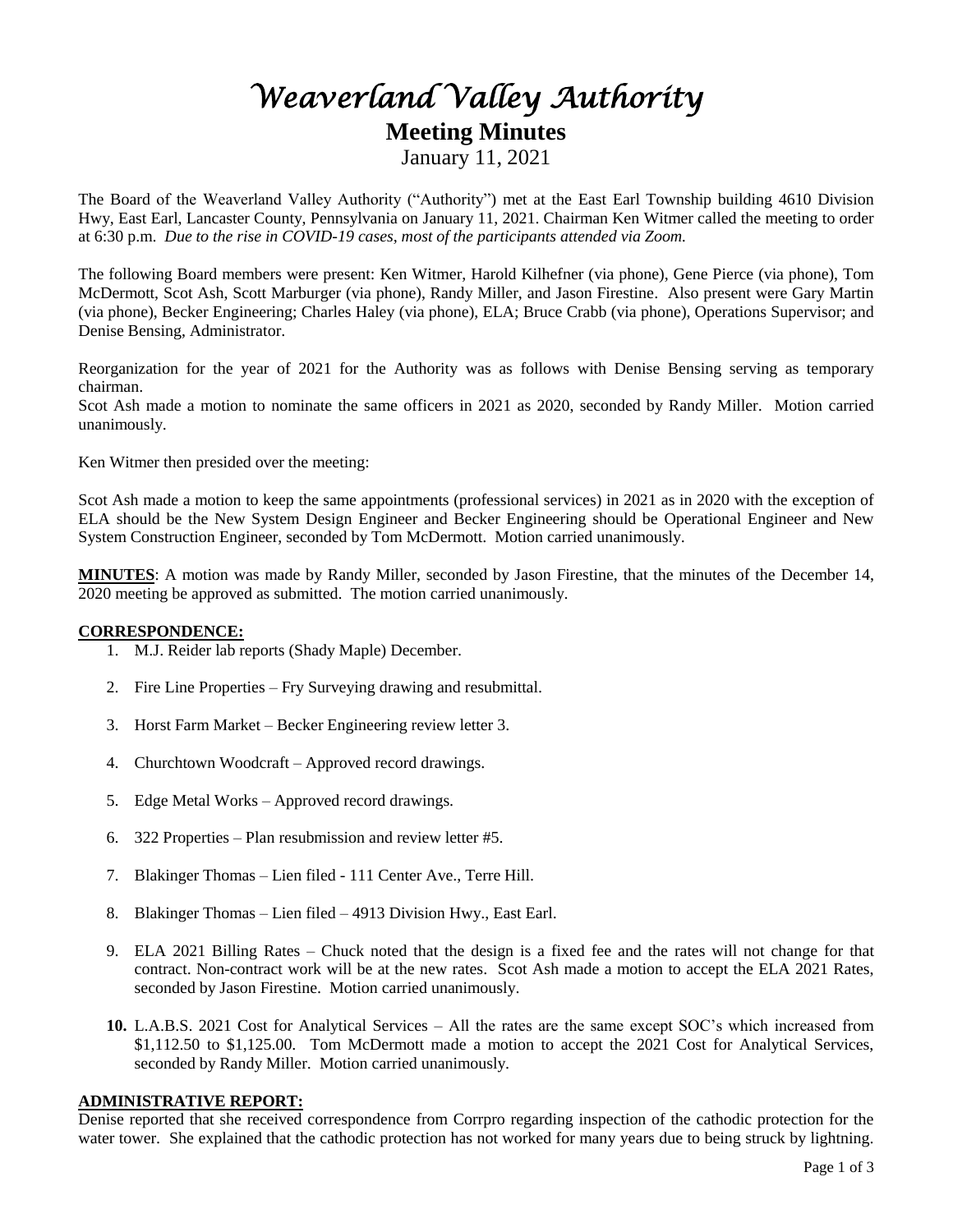She asked the board if they would like to have Corrpro perform an inspection. The board did not think the inspection is needed at this time.

## **FINANCIAL REPORT**:

The Financial report was read with \$177,869.35 (Sewer \$145,392.10 Water \$32,477.25) in bills for approval.

| Water & Sewer Collection Fund                        | \$13,754.02    |
|------------------------------------------------------|----------------|
| Business Checking Water Fund – ENB                   | \$100,000.00   |
| FDIC Insured Sweep Account – Water                   | \$737,219.70   |
| Construction Account – ETSA Upgrades                 | \$984.99       |
| FDIC Insured Sweep Account - Sewer                   | \$1,732,918.33 |
| <b>Business Checking Sewer Fund - ENB</b>            | \$250,000.00   |
| FDIC Insured Sweep Account – Fulton                  | \$1,022,083.63 |
| Joint WWTP Business Checking – Fulton Bank           | \$2,500.00     |
| Joint WWTP Business Checking – Ephrata National Bank | \$2,500.00     |

A motion was made by Jason Firestine to close the construction account (ETSA Upgrades) and to approve the financial report and pay the bills, seconded by Randy Miller. Motion carried unanimously.

### **ENGINEERS' REPORT**:

**Gary Martin** reported that back-up documentation for Liquidated Damages in the contract documents is required by USDA. Becker is proposing the following:

\$1,734 for 1 to 10 days after Substantial Completion

\$1,924 for 11 days until Final Completion

\$1,440 for days after Final Completion

There was concern from the board that these amounts might skew the bids. Gary and Chuck do not feel these amounts will be an issue. There was also discussion about what if the Terre Hill WWTP would fail and the waste would need to be hauled. Gary noted that this has been discussed but it can't be included in Liquidated Damages. They are looking at the possibility of Special Damages. Frank is reviewing and will provide final wording on Special Damages. Gene Pierce made a motion to the Liquidated Damages amounts as proposed in the Engineer's report, seconded by Jason Firestine. Motion carried unanimously.

Gary reported that it's time to start Chapter 94 reports. Please let Gary know if anybody knows of any future developments. Gary also reported that this is the time when tapping fees would be updated. Gary recommended keeping them the same because very little has changed. Updates were given on several developments noted in Gary's report.

**Chuck Haley** reported that ELA is waiting on feedback from PPL on whether the proposed fence changes are permitted based on their proposed utility location. There is still no word on the review of the construction drawings which were provided to USDA on Jan. 15, 2020. The HOP for SR 23 has been approved for a one-year extension. The one-year HOP extension for Union Grove Rd. and SR 625 will expire September 2021. ELA will continue to keep an eye on the permits. USDA is still working on getting responses from two tribes.

The Supplementary Conditions needs wording regarding coordination responsibilities and authority. Gary noted that typically field questions are addressed by the RPR. Some of the questions may require a change order to resolve and the change orders would need to be approved at a monthly meeting.

Direction is also needed in the Supplementary Conditions for how to handle dispute resolutions. Since the last meeting, Frank gave his opinion on this and he recommends binding arbitration. Gene Pierce made a motion to utilize binding arbitration as the method of dispute resolution as recommended by the solicitor, seconded by Tom McDermott. Motion carried unanimously.

Harold asked if the Authority is at a point in time to look for other financing options. USDA has had a year to review the plans and there does not seem to have been any progress made and no timeframe for completion. Other board members expressed their frustration with the process. The board requested that Denise contact Frank, Bill, and Daryl to discuss exploring other financing options.

### **SOLICITOR'S REPORT:**

Frank Mincarelli distributed his report via email which included following up with Brad Harris for copies of the title searches for USDA, preparing a developer's agreement for 322 Properties, reviewing the engineer's comments for Horst